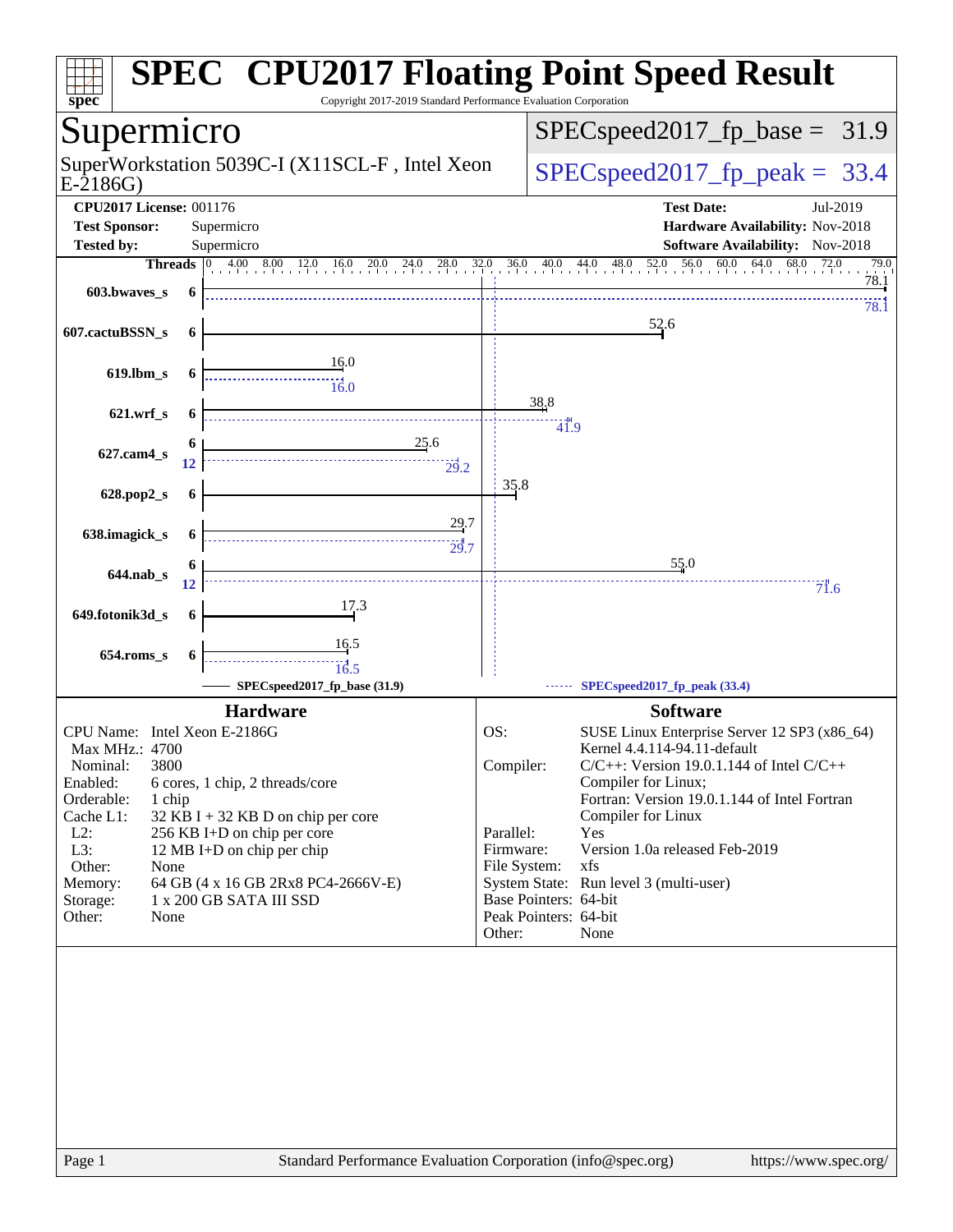

Copyright 2017-2019 Standard Performance Evaluation Corporation

## Supermicro

E-2186G) SuperWorkstation 5039C-I (X11SCL-F, Intel Xeon  $\big|$  SPECspeed2017 fp\_peak = 33.4

 $SPECspeed2017_fp\_base = 31.9$ 

**[CPU2017 License:](http://www.spec.org/auto/cpu2017/Docs/result-fields.html#CPU2017License)** 001176 **[Test Date:](http://www.spec.org/auto/cpu2017/Docs/result-fields.html#TestDate)** Jul-2019

**[Test Sponsor:](http://www.spec.org/auto/cpu2017/Docs/result-fields.html#TestSponsor)** Supermicro **[Hardware Availability:](http://www.spec.org/auto/cpu2017/Docs/result-fields.html#HardwareAvailability)** Nov-2018

**[Tested by:](http://www.spec.org/auto/cpu2017/Docs/result-fields.html#Testedby)** Supermicro [Software Availability:](http://www.spec.org/auto/cpu2017/Docs/result-fields.html#SoftwareAvailability) Nov-2018

#### **[Results Table](http://www.spec.org/auto/cpu2017/Docs/result-fields.html#ResultsTable)**

|                            | <b>Base</b>    |                |             |                |       |                | <b>Peak</b> |                |                |              |                |              |                |              |
|----------------------------|----------------|----------------|-------------|----------------|-------|----------------|-------------|----------------|----------------|--------------|----------------|--------------|----------------|--------------|
| <b>Benchmark</b>           | <b>Threads</b> | <b>Seconds</b> | Ratio       | <b>Seconds</b> | Ratio | <b>Seconds</b> | Ratio       | <b>Threads</b> | <b>Seconds</b> | <b>Ratio</b> | <b>Seconds</b> | <b>Ratio</b> | <b>Seconds</b> | <b>Ratio</b> |
| 603.bwayes s               | 6              | 755            | 78.1        | 756            | 78.1  | 755            | 78.2        | 6              | 756            | 78.1         | 755            | 78.1         | 755            | 78.2         |
| 607.cactuBSSN s            | 6              | 318            | 52.5        | <u>317</u>     | 52.6  | 316            | 52.7        | 6              | 318            | 52.5         | <u>317</u>     | 52.6         | 316            | 52.7         |
| $619.$ lbm_s               | 6              | 327            | <b>16.0</b> | 327            | 16.0  | 327            | 16.0        | 6              | 327            | <b>16.0</b>  | 327            | 16.0         | 327            | 16.0         |
| $621$ .wrf s               | 6              | 341            | 38.8        | 341            | 38.8  | 336            | 39.3        | 6              | 317            | 41.7         | <u>316</u>     | 41.9         | 314            | 42.2         |
| $627$ .cam4 s              | 6              | 346            | 25.6        | 346            | 25.6  | 346            | 25.6        | 12             | 304            | 29.2         | 304            | 29.2         | 304            | 29.2         |
| $628.pop2_s$               | 6              | 331            | 35.8        | 332            | 35.8  | 331            | 35.9        | 6              | <u>331</u>     | 35.8         | 332            | 35.8         | 331            | 35.9         |
| 638.imagick_s              | 6              | 486            | 29.7        | 485            | 29.7  | 484            | 29.8        | 6              | 484            | 29.8         | 487            | 29.6         | 486            | 29.7         |
| $644$ .nab s               | 6              | 319            | 54.7        | 317            | 55.1  | 318            | 55.0        | 12             | 244            | 71.6         | 245            | 71.3         | 244            | 71.6         |
| 649.fotonik3d s            | 6              | 528            | 17.3        | 527            | 17.3  | 528            | 17.3        | 6              | 528            | 17.3         | 527            | 17.3         | 528            | 17.3         |
| $654$ .roms s              | 6              | 953            | 16.5        | 952            | 16.5  | 955            | 16.5        | 6              | 952            | 16.5         | 955            | 16.5         | 952            | 16.5         |
| $SPEC speed2017$ fp base = | 31.9           |                |             |                |       |                |             |                |                |              |                |              |                |              |
|                            | . <i>.</i>     |                |             |                |       |                |             |                |                |              |                |              |                |              |

**[SPECspeed2017\\_fp\\_peak =](http://www.spec.org/auto/cpu2017/Docs/result-fields.html#SPECspeed2017fppeak) 33.4**

Results appear in the [order in which they were run.](http://www.spec.org/auto/cpu2017/Docs/result-fields.html#RunOrder) Bold underlined text [indicates a median measurement.](http://www.spec.org/auto/cpu2017/Docs/result-fields.html#Median)

#### **[Operating System Notes](http://www.spec.org/auto/cpu2017/Docs/result-fields.html#OperatingSystemNotes)**

Stack size set to unlimited using "ulimit -s unlimited"

#### **[General Notes](http://www.spec.org/auto/cpu2017/Docs/result-fields.html#GeneralNotes)**

Environment variables set by runcpu before the start of the run: KMP\_AFFINITY = "granularity=fine,compact,1,0" LD LIBRARY PATH = "/home/cpu2017/lib/intel64" OMP\_STACKSIZE = "192M"

 Binaries compiled on a system with 1x Intel Core i9-7900X CPU + 32GB RAM memory using Redhat Enterprise Linux 7.5 Transparent Huge Pages enabled by default Prior to runcpu invocation Filesystem page cache synced and cleared with: sync; echo 3> /proc/sys/vm/drop\_caches

 Yes: The test sponsor attests, as of date of publication, that CVE-2017-5754 (Meltdown) is mitigated in the system as tested and documented. Yes: The test sponsor attests, as of date of publication, that CVE-2017-5753 (Spectre variant 1) is mitigated in the system as tested and documented. Yes: The test sponsor attests, as of date of publication, that CVE-2017-5715 (Spectre variant 2) is mitigated in the system as tested and documented.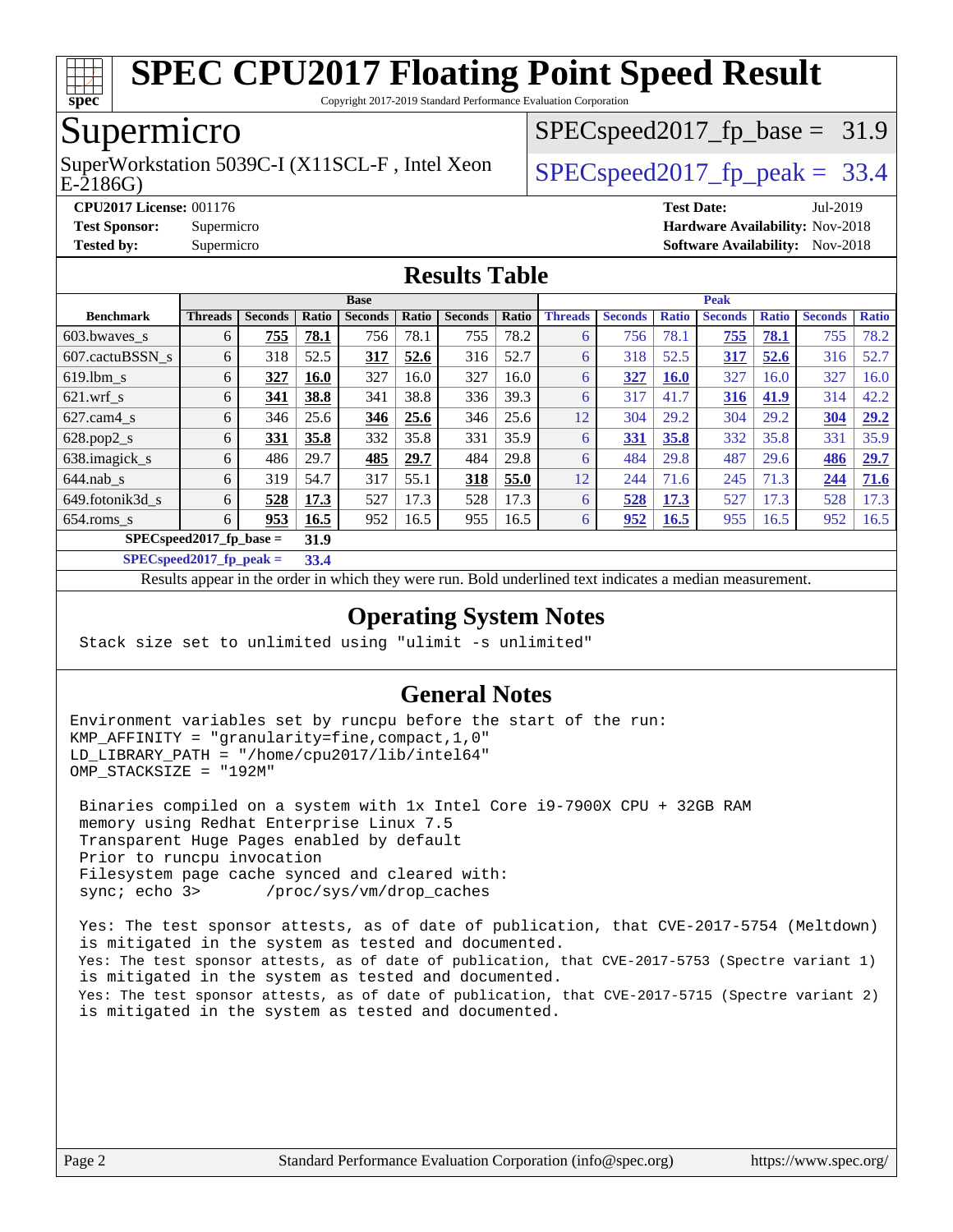

Copyright 2017-2019 Standard Performance Evaluation Corporation

#### Supermicro

E-2186G) SuperWorkstation 5039C-I (X11SCL-F, Intel Xeon  $\big|$  [SPECspeed2017\\_fp\\_peak =](http://www.spec.org/auto/cpu2017/Docs/result-fields.html#SPECspeed2017fppeak) 33.4

 $SPECspeed2017_fp\_base = 31.9$ 

**[Tested by:](http://www.spec.org/auto/cpu2017/Docs/result-fields.html#Testedby)** Supermicro **Supermicro [Software Availability:](http://www.spec.org/auto/cpu2017/Docs/result-fields.html#SoftwareAvailability)** Nov-2018

**[CPU2017 License:](http://www.spec.org/auto/cpu2017/Docs/result-fields.html#CPU2017License)** 001176 **[Test Date:](http://www.spec.org/auto/cpu2017/Docs/result-fields.html#TestDate)** Jul-2019 **[Test Sponsor:](http://www.spec.org/auto/cpu2017/Docs/result-fields.html#TestSponsor)** Supermicro **[Hardware Availability:](http://www.spec.org/auto/cpu2017/Docs/result-fields.html#HardwareAvailability)** Nov-2018

#### **[Platform Notes](http://www.spec.org/auto/cpu2017/Docs/result-fields.html#PlatformNotes)**

Page 3 Standard Performance Evaluation Corporation [\(info@spec.org\)](mailto:info@spec.org) <https://www.spec.org/> Sysinfo program /home/cpu2017/bin/sysinfo Rev: r5974 of 2018-05-19 9bcde8f2999c33d61f64985e45859ea9 running on linux-65nv Wed Jul 3 12:36:24 2019 SUT (System Under Test) info as seen by some common utilities. For more information on this section, see <https://www.spec.org/cpu2017/Docs/config.html#sysinfo> From /proc/cpuinfo model name : Intel(R) Xeon(R) E-2186G CPU @ 3.80GHz 1 "physical id"s (chips) 12 "processors" cores, siblings (Caution: counting these is hw and system dependent. The following excerpts from /proc/cpuinfo might not be reliable. Use with caution.) cpu cores : 6 siblings : 12 physical 0: cores 0 1 2 3 4 5 From lscpu: Architecture: x86\_64 CPU op-mode(s): 32-bit, 64-bit Byte Order: Little Endian  $CPU(s):$  12 On-line CPU(s) list: 0-11 Thread(s) per core: 2 Core(s) per socket: 6 Socket(s): 1 NUMA node(s): 1 Vendor ID: GenuineIntel CPU family: 6 Model: 158<br>Model name: 1158  $Intel(R)$  Xeon(R) E-2186G CPU @ 3.80GHz Stepping: 10 CPU MHz: 4563.948 CPU max MHz: 4700.0000 CPU min MHz: 800.0000 BogoMIPS: 7583.99 Virtualization: VT-x L1d cache: 32K L1i cache: 32K L2 cache: 256K L3 cache: 12288K NUMA node0 CPU(s): 0-11 Flags: fpu vme de pse tsc msr pae mce cx8 apic sep mtrr pge mca cmov pat pse36 clflush dts acpi mmx fxsr sse sse2 ss ht tm pbe syscall nx pdpe1gb rdtscp lm constant\_tsc art arch\_perfmon pebs bts rep\_good nopl xtopology nonstop\_tsc aperfmperf eagerfpu pni pclmulqdq dtes64 monitor ds\_cpl vmx smx est tm2 ssse3 sdbg **(Continued on next page)**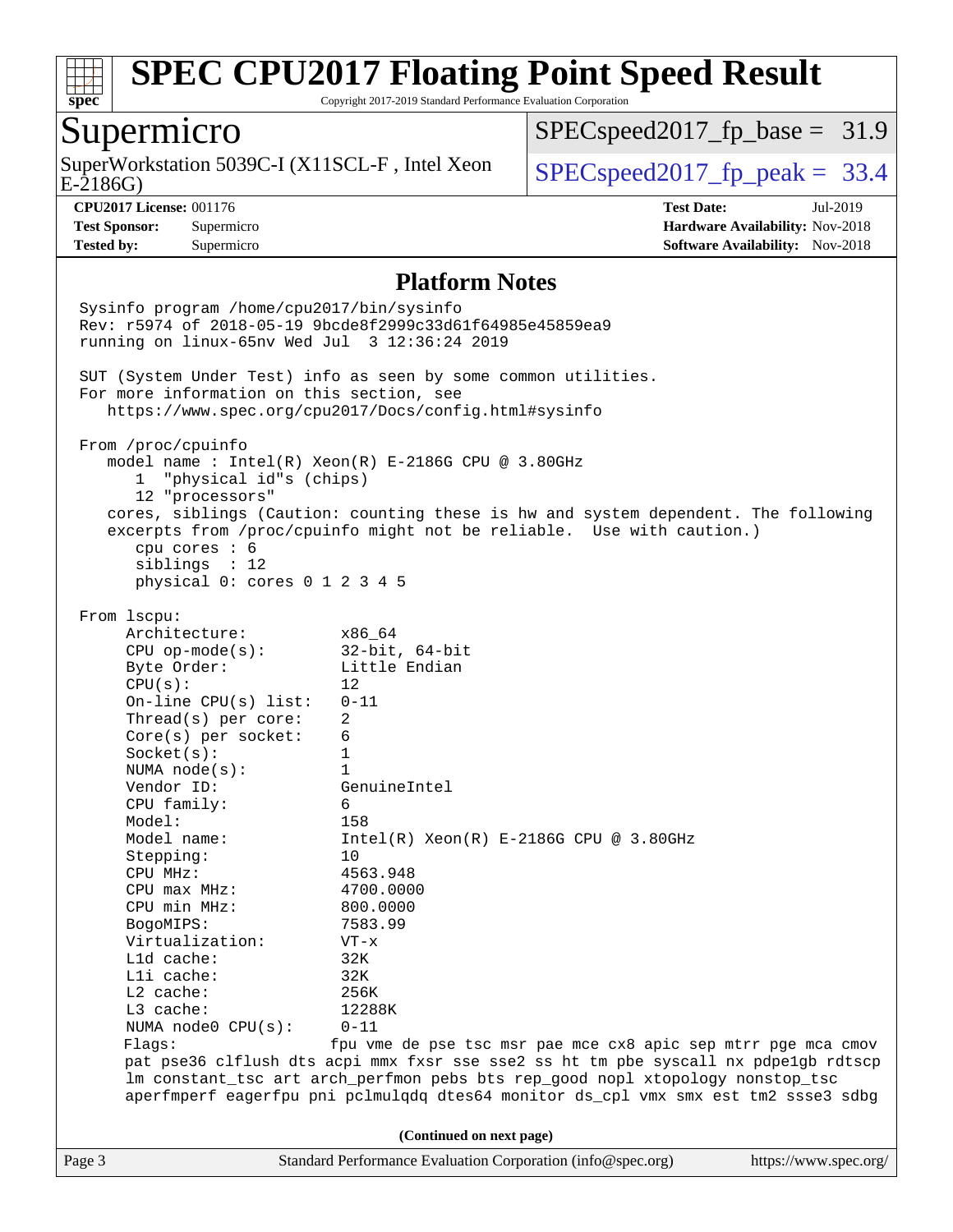

Copyright 2017-2019 Standard Performance Evaluation Corporation

#### Supermicro

E-2186G) SuperWorkstation 5039C-I (X11SCL-F, Intel Xeon  $\big|$  SPECspeed2017 fp\_peak = 33.4

 $SPECspeed2017_fp\_base = 31.9$ 

**[Tested by:](http://www.spec.org/auto/cpu2017/Docs/result-fields.html#Testedby)** Supermicro **Supermicro [Software Availability:](http://www.spec.org/auto/cpu2017/Docs/result-fields.html#SoftwareAvailability)** Nov-2018

**[CPU2017 License:](http://www.spec.org/auto/cpu2017/Docs/result-fields.html#CPU2017License)** 001176 **[Test Date:](http://www.spec.org/auto/cpu2017/Docs/result-fields.html#TestDate)** Jul-2019 **[Test Sponsor:](http://www.spec.org/auto/cpu2017/Docs/result-fields.html#TestSponsor)** Supermicro **[Hardware Availability:](http://www.spec.org/auto/cpu2017/Docs/result-fields.html#HardwareAvailability)** Nov-2018

#### **[Platform Notes \(Continued\)](http://www.spec.org/auto/cpu2017/Docs/result-fields.html#PlatformNotes)**

 fma cx16 xtpr pdcm pcid sse4\_1 sse4\_2 x2apic movbe popcnt tsc\_deadline\_timer aes xsave avx f16c rdrand lahf\_lm abm 3dnowprefetch ida arat epb invpcid\_single pln pts dtherm hwp hwp\_notify hwp\_act\_window hwp\_epp intel\_pt rsb\_ctxsw spec\_ctrl retpoline kaiser tpr\_shadow vnmi flexpriority ept vpid fsgsbase tsc\_adjust bmi1 hle avx2 smep bmi2 erms invpcid rtm mpx rdseed adx smap clflushopt xsaveopt xsavec xgetbv1 /proc/cpuinfo cache data cache size : 12288 KB From numactl --hardware WARNING: a numactl 'node' might or might not correspond to a physical chip. available: 1 nodes (0) node 0 cpus: 0 1 2 3 4 5 6 7 8 9 10 11 node 0 size: 64331 MB node 0 free: 40028 MB node distances: node 0 0: 10 From /proc/meminfo MemTotal: 65875648 kB HugePages\_Total: 0 Hugepagesize: 2048 kB From /etc/\*release\* /etc/\*version\* SuSE-release: SUSE Linux Enterprise Server 12 (x86\_64) VERSION = 12 PATCHLEVEL = 3 # This file is deprecated and will be removed in a future service pack or release. # Please check /etc/os-release for details about this release. os-release: NAME="SLES" VERSION="12-SP3" VERSION\_ID="12.3" PRETTY\_NAME="SUSE Linux Enterprise Server 12 SP3" ID="sles" ANSI\_COLOR="0;32" CPE\_NAME="cpe:/o:suse:sles:12:sp3" uname -a: Linux linux-65nv 4.4.114-94.11-default #1 SMP Thu Feb 1 19:28:26 UTC 2018 (4309ff9) x86\_64 x86\_64 x86\_64 GNU/Linux Kernel self-reported vulnerability status: CVE-2017-5754 (Meltdown): Mitigation: PTI **(Continued on next page)**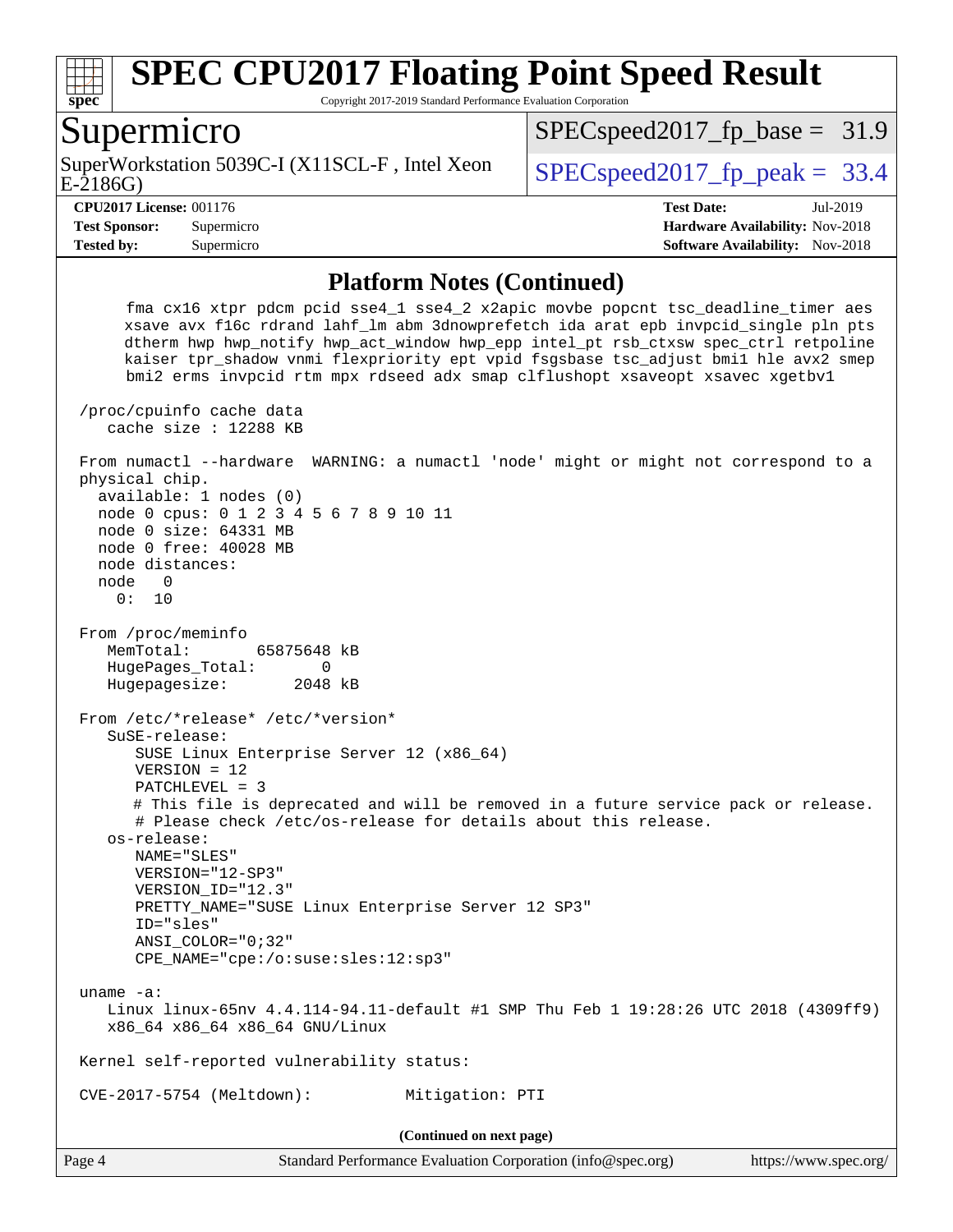

Copyright 2017-2019 Standard Performance Evaluation Corporation

#### Supermicro

E-2186G) SuperWorkstation 5039C-I (X11SCL-F, Intel Xeon  $\big|$  SPECspeed2017 fp\_peak = 33.4

 $SPECspeed2017_fp\_base = 31.9$ 

**[CPU2017 License:](http://www.spec.org/auto/cpu2017/Docs/result-fields.html#CPU2017License)** 001176 **[Test Date:](http://www.spec.org/auto/cpu2017/Docs/result-fields.html#TestDate)** Jul-2019 **[Test Sponsor:](http://www.spec.org/auto/cpu2017/Docs/result-fields.html#TestSponsor)** Supermicro **[Hardware Availability:](http://www.spec.org/auto/cpu2017/Docs/result-fields.html#HardwareAvailability)** Nov-2018 **[Tested by:](http://www.spec.org/auto/cpu2017/Docs/result-fields.html#Testedby)** Supermicro **[Software Availability:](http://www.spec.org/auto/cpu2017/Docs/result-fields.html#SoftwareAvailability)** Nov-2018

#### **[Platform Notes \(Continued\)](http://www.spec.org/auto/cpu2017/Docs/result-fields.html#PlatformNotes)**

 CVE-2017-5753 (Spectre variant 1): Mitigation: Barriers CVE-2017-5715 (Spectre variant 2): Mitigation: IBRS+IBPB

run-level 3 Jul 2 06:38

 SPEC is set to: /home/cpu2017 Filesystem Type Size Used Avail Use% Mounted on /dev/sda3 xfs 145G 35G 110G 24% /home

 Additional information from dmidecode follows. WARNING: Use caution when you interpret this section. The 'dmidecode' program reads system data which is "intended to allow hardware to be accurately determined", but the intent may not be met, as there are frequent changes to hardware, firmware, and the "DMTF SMBIOS" standard.

 BIOS American Megatrends Inc. 1.0a 02/14/2019 Memory: 4x Micron 18ADF2G72AZ-2G6H1R 16 GB 2 rank 2667

(End of data from sysinfo program)

#### **[Compiler Version Notes](http://www.spec.org/auto/cpu2017/Docs/result-fields.html#CompilerVersionNotes)**

Page 5 Standard Performance Evaluation Corporation [\(info@spec.org\)](mailto:info@spec.org) <https://www.spec.org/> ============================================================================== CC 619.lbm\_s(base, peak) 638.imagick\_s(base, peak) 644.nab\_s(base, peak) ------------------------------------------------------------------------------ Intel(R) C Intel(R) 64 Compiler for applications running on Intel(R) 64, Version 19.0.1.144 Build 20181018 Copyright (C) 1985-2018 Intel Corporation. All rights reserved. ------------------------------------------------------------------------------ ============================================================================== FC 607.cactuBSSN s(base, peak) ------------------------------------------------------------------------------ Intel(R)  $C++$  Intel(R) 64 Compiler for applications running on Intel(R) 64, Version 19.0.1.144 Build 20181018 Copyright (C) 1985-2018 Intel Corporation. All rights reserved. Intel(R) C Intel(R) 64 Compiler for applications running on Intel(R)  $64$ , Version 19.0.1.144 Build 20181018 Copyright (C) 1985-2018 Intel Corporation. All rights reserved. Intel(R) Fortran Intel(R) 64 Compiler for applications running on Intel(R) 64, Version 19.0.1.144 Build 20181018 Copyright (C) 1985-2018 Intel Corporation. All rights reserved. ------------------------------------------------------------------------------ ============================================================================== FC 603.bwaves\_s(base) 649.fotonik3d\_s(base) 654.roms\_s(base, peak) **(Continued on next page)**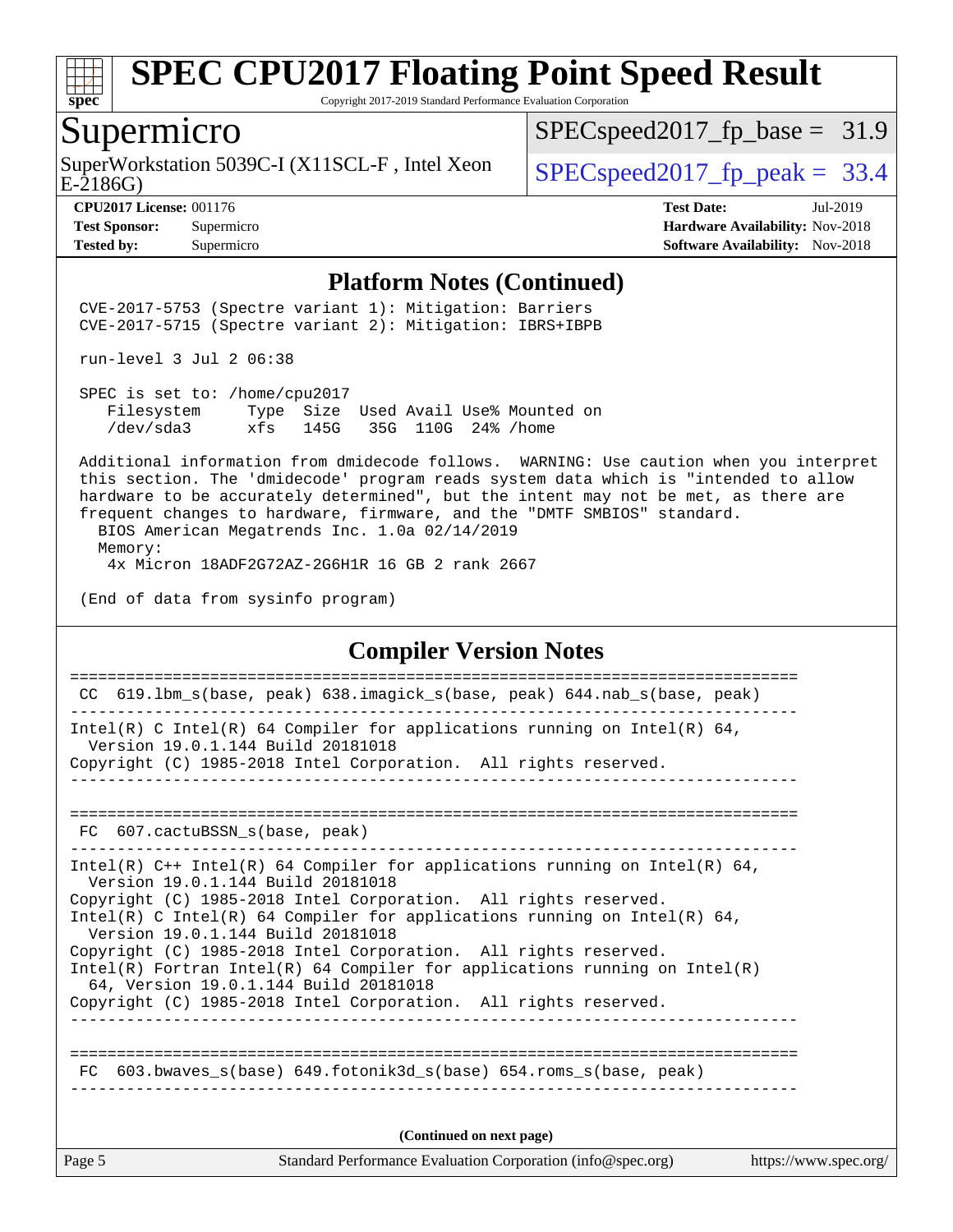

Copyright 2017-2019 Standard Performance Evaluation Corporation

### Supermicro

E-2186G) SuperWorkstation 5039C-I (X11SCL-F, Intel Xeon  $\big|$  [SPECspeed2017\\_fp\\_peak =](http://www.spec.org/auto/cpu2017/Docs/result-fields.html#SPECspeed2017fppeak) 33.4

[SPECspeed2017\\_fp\\_base =](http://www.spec.org/auto/cpu2017/Docs/result-fields.html#SPECspeed2017fpbase) 31.9

**[CPU2017 License:](http://www.spec.org/auto/cpu2017/Docs/result-fields.html#CPU2017License)** 001176 **[Test Date:](http://www.spec.org/auto/cpu2017/Docs/result-fields.html#TestDate)** Jul-2019 **[Test Sponsor:](http://www.spec.org/auto/cpu2017/Docs/result-fields.html#TestSponsor)** Supermicro **[Hardware Availability:](http://www.spec.org/auto/cpu2017/Docs/result-fields.html#HardwareAvailability)** Nov-2018 **[Tested by:](http://www.spec.org/auto/cpu2017/Docs/result-fields.html#Testedby)** Supermicro [Software Availability:](http://www.spec.org/auto/cpu2017/Docs/result-fields.html#SoftwareAvailability) Nov-2018

#### **[Compiler Version Notes \(Continued\)](http://www.spec.org/auto/cpu2017/Docs/result-fields.html#CompilerVersionNotes)**

| Intel(R) Fortran Intel(R) 64 Compiler for applications running on $Intel(R)$<br>64, Version 19.0.1.144 Build 20181018<br>Copyright (C) 1985-2018 Intel Corporation. All rights reserved.                                                                                                                                                                                     |
|------------------------------------------------------------------------------------------------------------------------------------------------------------------------------------------------------------------------------------------------------------------------------------------------------------------------------------------------------------------------------|
| ----------------------<br>603.bwaves_s(peak) 649.fotonik3d_s(peak)<br>FC                                                                                                                                                                                                                                                                                                     |
| Intel(R) Fortran Intel(R) 64 Compiler for applications running on Intel(R)<br>64, Version 19.0.1.144 Build 20181018<br>Copyright (C) 1985-2018 Intel Corporation. All rights reserved.                                                                                                                                                                                       |
| $CC$ 621.wrf_s(base) 627.cam4_s(base, peak) 628.pop2_s(base)                                                                                                                                                                                                                                                                                                                 |
| Intel(R) Fortran Intel(R) 64 Compiler for applications running on Intel(R)<br>64, Version 19.0.1.144 Build 20181018<br>Copyright (C) 1985-2018 Intel Corporation. All rights reserved.<br>Intel(R) C Intel(R) 64 Compiler for applications running on Intel(R) 64,<br>Version 19.0.1.144 Build 20181018<br>Copyright (C) 1985-2018 Intel Corporation. All rights reserved.   |
| $621.wrf_s(peak)$ $628.pop2_s(peak)$<br>CC                                                                                                                                                                                                                                                                                                                                   |
| Intel(R) Fortran Intel(R) 64 Compiler for applications running on Intel(R)<br>64, Version 19.0.1.144 Build 20181018<br>Copyright (C) 1985-2018 Intel Corporation. All rights reserved.<br>$Intel(R)$ C Intel(R) 64 Compiler for applications running on Intel(R) 64,<br>Version 19.0.1.144 Build 20181018<br>Copyright (C) 1985-2018 Intel Corporation. All rights reserved. |

### **[Base Compiler Invocation](http://www.spec.org/auto/cpu2017/Docs/result-fields.html#BaseCompilerInvocation)**

[C benchmarks](http://www.spec.org/auto/cpu2017/Docs/result-fields.html#Cbenchmarks): [icc -m64 -std=c11](http://www.spec.org/cpu2017/results/res2019q3/cpu2017-20190709-16212.flags.html#user_CCbase_intel_icc_64bit_c11_33ee0cdaae7deeeab2a9725423ba97205ce30f63b9926c2519791662299b76a0318f32ddfffdc46587804de3178b4f9328c46fa7c2b0cd779d7a61945c91cd35)

[Fortran benchmarks](http://www.spec.org/auto/cpu2017/Docs/result-fields.html#Fortranbenchmarks):

[ifort -m64](http://www.spec.org/cpu2017/results/res2019q3/cpu2017-20190709-16212.flags.html#user_FCbase_intel_ifort_64bit_24f2bb282fbaeffd6157abe4f878425411749daecae9a33200eee2bee2fe76f3b89351d69a8130dd5949958ce389cf37ff59a95e7a40d588e8d3a57e0c3fd751)

[Benchmarks using both Fortran and C](http://www.spec.org/auto/cpu2017/Docs/result-fields.html#BenchmarksusingbothFortranandC): [ifort -m64](http://www.spec.org/cpu2017/results/res2019q3/cpu2017-20190709-16212.flags.html#user_CC_FCbase_intel_ifort_64bit_24f2bb282fbaeffd6157abe4f878425411749daecae9a33200eee2bee2fe76f3b89351d69a8130dd5949958ce389cf37ff59a95e7a40d588e8d3a57e0c3fd751) [icc -m64 -std=c11](http://www.spec.org/cpu2017/results/res2019q3/cpu2017-20190709-16212.flags.html#user_CC_FCbase_intel_icc_64bit_c11_33ee0cdaae7deeeab2a9725423ba97205ce30f63b9926c2519791662299b76a0318f32ddfffdc46587804de3178b4f9328c46fa7c2b0cd779d7a61945c91cd35)

**(Continued on next page)**

Page 6 Standard Performance Evaluation Corporation [\(info@spec.org\)](mailto:info@spec.org) <https://www.spec.org/>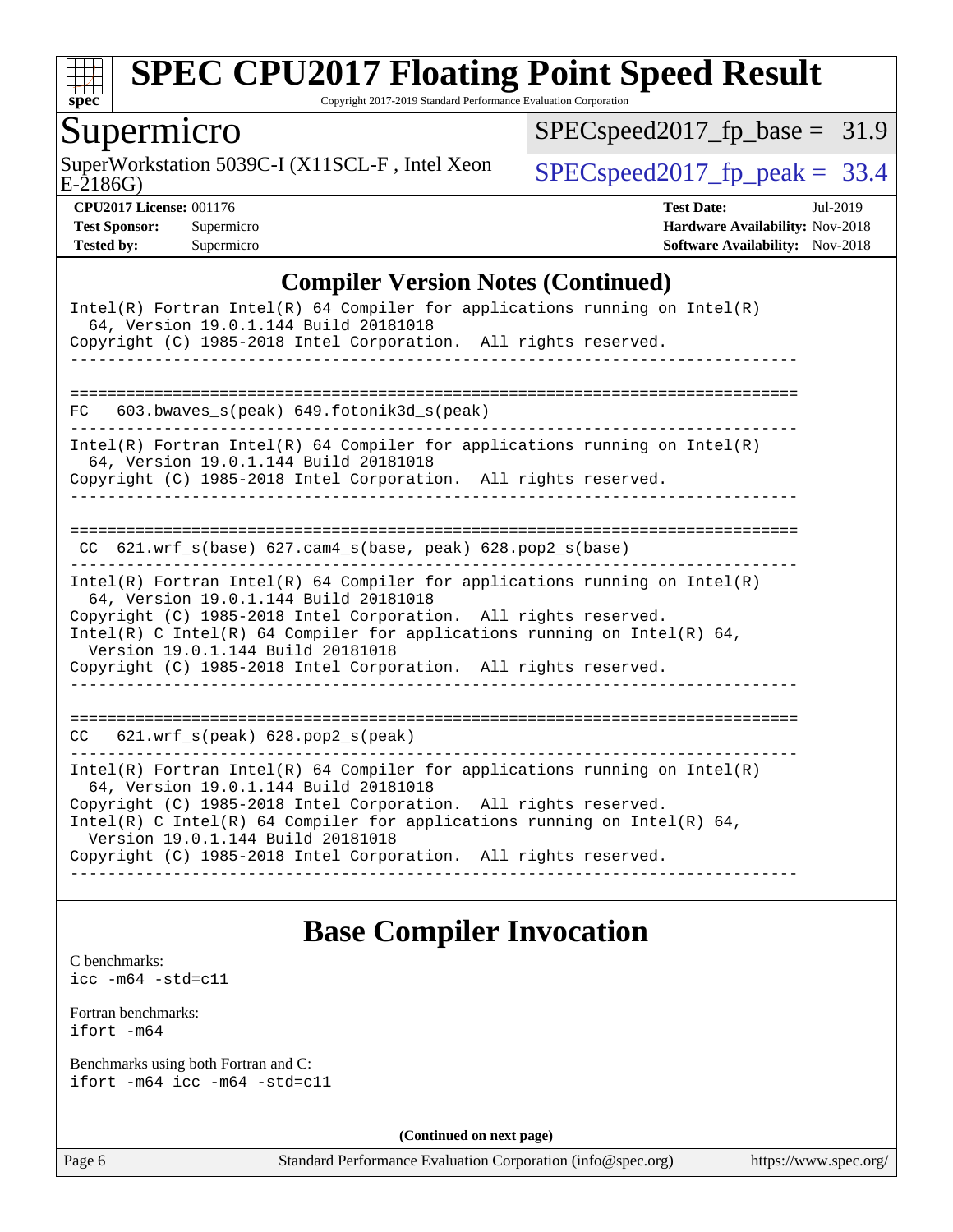

Copyright 2017-2019 Standard Performance Evaluation Corporation

## Supermicro

E-2186G) SuperWorkstation 5039C-I (X11SCL-F, Intel Xeon  $\big|$  [SPECspeed2017\\_fp\\_peak =](http://www.spec.org/auto/cpu2017/Docs/result-fields.html#SPECspeed2017fppeak) 33.4

 $SPECspeed2017_fp\_base = 31.9$ 

**[CPU2017 License:](http://www.spec.org/auto/cpu2017/Docs/result-fields.html#CPU2017License)** 001176 **[Test Date:](http://www.spec.org/auto/cpu2017/Docs/result-fields.html#TestDate)** Jul-2019 **[Test Sponsor:](http://www.spec.org/auto/cpu2017/Docs/result-fields.html#TestSponsor)** Supermicro **[Hardware Availability:](http://www.spec.org/auto/cpu2017/Docs/result-fields.html#HardwareAvailability)** Nov-2018 **[Tested by:](http://www.spec.org/auto/cpu2017/Docs/result-fields.html#Testedby)** Supermicro [Software Availability:](http://www.spec.org/auto/cpu2017/Docs/result-fields.html#SoftwareAvailability) Nov-2018

## **[Base Compiler Invocation \(Continued\)](http://www.spec.org/auto/cpu2017/Docs/result-fields.html#BaseCompilerInvocation)**

[Benchmarks using Fortran, C, and C++:](http://www.spec.org/auto/cpu2017/Docs/result-fields.html#BenchmarksusingFortranCandCXX) [icpc -m64](http://www.spec.org/cpu2017/results/res2019q3/cpu2017-20190709-16212.flags.html#user_CC_CXX_FCbase_intel_icpc_64bit_4ecb2543ae3f1412ef961e0650ca070fec7b7afdcd6ed48761b84423119d1bf6bdf5cad15b44d48e7256388bc77273b966e5eb805aefd121eb22e9299b2ec9d9) [icc -m64 -std=c11](http://www.spec.org/cpu2017/results/res2019q3/cpu2017-20190709-16212.flags.html#user_CC_CXX_FCbase_intel_icc_64bit_c11_33ee0cdaae7deeeab2a9725423ba97205ce30f63b9926c2519791662299b76a0318f32ddfffdc46587804de3178b4f9328c46fa7c2b0cd779d7a61945c91cd35) [ifort -m64](http://www.spec.org/cpu2017/results/res2019q3/cpu2017-20190709-16212.flags.html#user_CC_CXX_FCbase_intel_ifort_64bit_24f2bb282fbaeffd6157abe4f878425411749daecae9a33200eee2bee2fe76f3b89351d69a8130dd5949958ce389cf37ff59a95e7a40d588e8d3a57e0c3fd751)

**[Base Portability Flags](http://www.spec.org/auto/cpu2017/Docs/result-fields.html#BasePortabilityFlags)**

 603.bwaves\_s: [-DSPEC\\_LP64](http://www.spec.org/cpu2017/results/res2019q3/cpu2017-20190709-16212.flags.html#suite_basePORTABILITY603_bwaves_s_DSPEC_LP64) 607.cactuBSSN\_s: [-DSPEC\\_LP64](http://www.spec.org/cpu2017/results/res2019q3/cpu2017-20190709-16212.flags.html#suite_basePORTABILITY607_cactuBSSN_s_DSPEC_LP64) 619.lbm\_s: [-DSPEC\\_LP64](http://www.spec.org/cpu2017/results/res2019q3/cpu2017-20190709-16212.flags.html#suite_basePORTABILITY619_lbm_s_DSPEC_LP64) 621.wrf\_s: [-DSPEC\\_LP64](http://www.spec.org/cpu2017/results/res2019q3/cpu2017-20190709-16212.flags.html#suite_basePORTABILITY621_wrf_s_DSPEC_LP64) [-DSPEC\\_CASE\\_FLAG](http://www.spec.org/cpu2017/results/res2019q3/cpu2017-20190709-16212.flags.html#b621.wrf_s_baseCPORTABILITY_DSPEC_CASE_FLAG) [-convert big\\_endian](http://www.spec.org/cpu2017/results/res2019q3/cpu2017-20190709-16212.flags.html#user_baseFPORTABILITY621_wrf_s_convert_big_endian_c3194028bc08c63ac5d04de18c48ce6d347e4e562e8892b8bdbdc0214820426deb8554edfa529a3fb25a586e65a3d812c835984020483e7e73212c4d31a38223) 627.cam4\_s: [-DSPEC\\_LP64](http://www.spec.org/cpu2017/results/res2019q3/cpu2017-20190709-16212.flags.html#suite_basePORTABILITY627_cam4_s_DSPEC_LP64) [-DSPEC\\_CASE\\_FLAG](http://www.spec.org/cpu2017/results/res2019q3/cpu2017-20190709-16212.flags.html#b627.cam4_s_baseCPORTABILITY_DSPEC_CASE_FLAG) 628.pop2\_s: [-DSPEC\\_LP64](http://www.spec.org/cpu2017/results/res2019q3/cpu2017-20190709-16212.flags.html#suite_basePORTABILITY628_pop2_s_DSPEC_LP64) [-DSPEC\\_CASE\\_FLAG](http://www.spec.org/cpu2017/results/res2019q3/cpu2017-20190709-16212.flags.html#b628.pop2_s_baseCPORTABILITY_DSPEC_CASE_FLAG) [-convert big\\_endian](http://www.spec.org/cpu2017/results/res2019q3/cpu2017-20190709-16212.flags.html#user_baseFPORTABILITY628_pop2_s_convert_big_endian_c3194028bc08c63ac5d04de18c48ce6d347e4e562e8892b8bdbdc0214820426deb8554edfa529a3fb25a586e65a3d812c835984020483e7e73212c4d31a38223) [-assume byterecl](http://www.spec.org/cpu2017/results/res2019q3/cpu2017-20190709-16212.flags.html#user_baseFPORTABILITY628_pop2_s_assume_byterecl_7e47d18b9513cf18525430bbf0f2177aa9bf368bc7a059c09b2c06a34b53bd3447c950d3f8d6c70e3faf3a05c8557d66a5798b567902e8849adc142926523472) 638.imagick\_s: [-DSPEC\\_LP64](http://www.spec.org/cpu2017/results/res2019q3/cpu2017-20190709-16212.flags.html#suite_basePORTABILITY638_imagick_s_DSPEC_LP64) 644.nab\_s: [-DSPEC\\_LP64](http://www.spec.org/cpu2017/results/res2019q3/cpu2017-20190709-16212.flags.html#suite_basePORTABILITY644_nab_s_DSPEC_LP64) 649.fotonik3d\_s: [-DSPEC\\_LP64](http://www.spec.org/cpu2017/results/res2019q3/cpu2017-20190709-16212.flags.html#suite_basePORTABILITY649_fotonik3d_s_DSPEC_LP64) 654.roms\_s: [-DSPEC\\_LP64](http://www.spec.org/cpu2017/results/res2019q3/cpu2017-20190709-16212.flags.html#suite_basePORTABILITY654_roms_s_DSPEC_LP64)

## **[Base Optimization Flags](http://www.spec.org/auto/cpu2017/Docs/result-fields.html#BaseOptimizationFlags)**

| C benchmarks:<br>-xCORE-AVX2 -ipo -03 -no-prec-div -qopt-prefetch -ffinite-math-only<br>-gopt-mem-layout-trans=4 -gopenmp -DSPEC_OPENMP                                                          |
|--------------------------------------------------------------------------------------------------------------------------------------------------------------------------------------------------|
| Fortran benchmarks:<br>-DSPEC OPENMP -xCORE-AVX2 -ipo -03 -no-prec-div -qopt-prefetch<br>-ffinite-math-only -qopt-mem-layout-trans=4 -qopenmp<br>-nostandard-realloc-lhs                         |
| Benchmarks using both Fortran and C:<br>-xCORE-AVX2 -ipo -03 -no-prec-div -qopt-prefetch -ffinite-math-only<br>-gopt-mem-layout-trans=4 -gopenmp -DSPEC OPENMP<br>-nostandard-realloc-lhs        |
| Benchmarks using Fortran, C, and $C_{++}$ :<br>-xCORE-AVX2 -ipo -03 -no-prec-div -qopt-prefetch -ffinite-math-only<br>-qopt-mem-layout-trans=4 -qopenmp -DSPEC_OPENMP<br>-nostandard-realloc-lhs |
|                                                                                                                                                                                                  |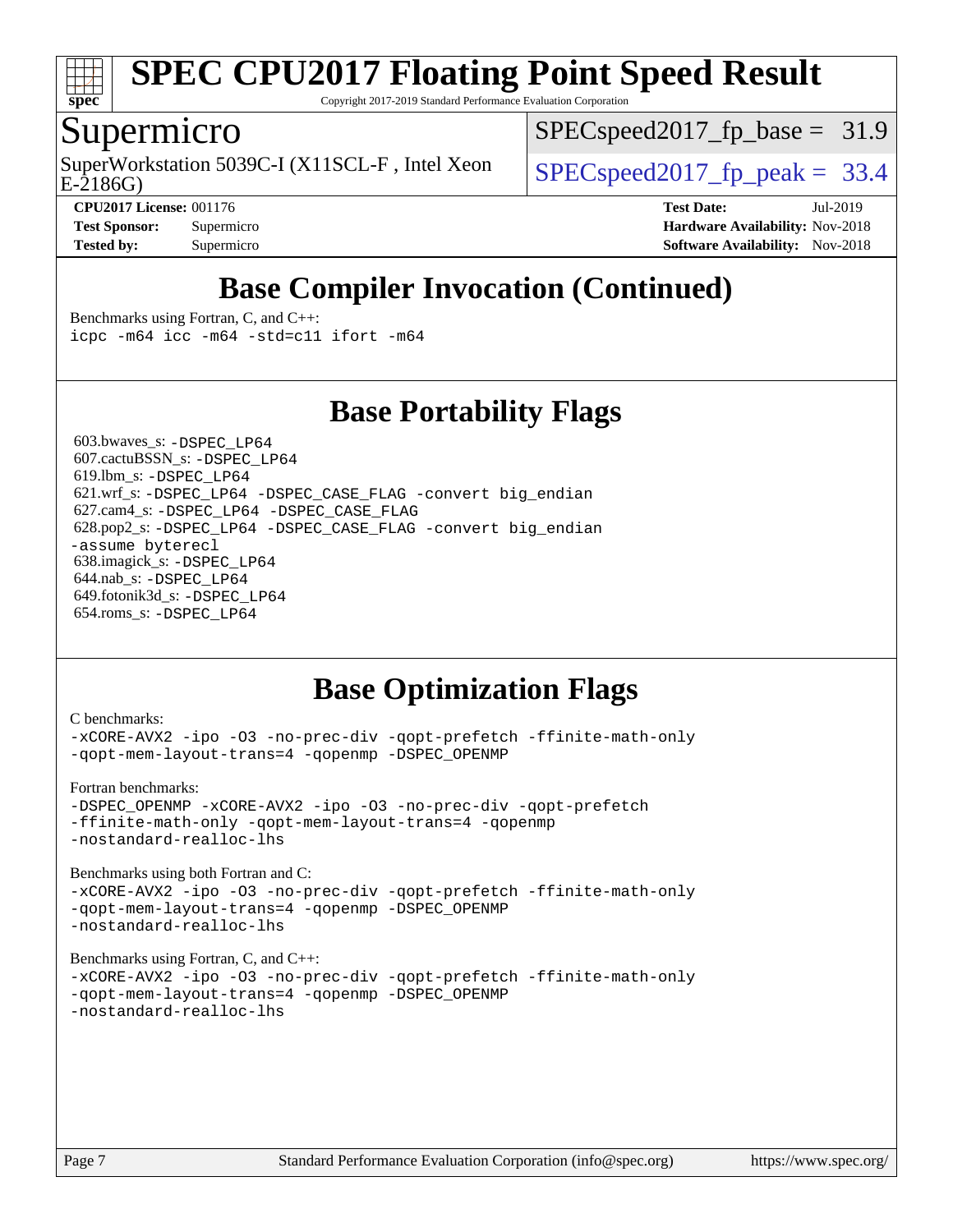

Copyright 2017-2019 Standard Performance Evaluation Corporation

#### Supermicro

E-2186G) SuperWorkstation 5039C-I (X11SCL-F, Intel Xeon  $\big|$  [SPECspeed2017\\_fp\\_peak =](http://www.spec.org/auto/cpu2017/Docs/result-fields.html#SPECspeed2017fppeak) 33.4

 $SPECspeed2017<sub>fp</sub> base = 31.9$ 

**[Tested by:](http://www.spec.org/auto/cpu2017/Docs/result-fields.html#Testedby)** Supermicro [Software Availability:](http://www.spec.org/auto/cpu2017/Docs/result-fields.html#SoftwareAvailability) Nov-2018

**[CPU2017 License:](http://www.spec.org/auto/cpu2017/Docs/result-fields.html#CPU2017License)** 001176 **[Test Date:](http://www.spec.org/auto/cpu2017/Docs/result-fields.html#TestDate)** Jul-2019 **[Test Sponsor:](http://www.spec.org/auto/cpu2017/Docs/result-fields.html#TestSponsor)** Supermicro **[Hardware Availability:](http://www.spec.org/auto/cpu2017/Docs/result-fields.html#HardwareAvailability)** Nov-2018

## **[Peak Compiler Invocation](http://www.spec.org/auto/cpu2017/Docs/result-fields.html#PeakCompilerInvocation)**

[C benchmarks](http://www.spec.org/auto/cpu2017/Docs/result-fields.html#Cbenchmarks): [icc -m64 -std=c11](http://www.spec.org/cpu2017/results/res2019q3/cpu2017-20190709-16212.flags.html#user_CCpeak_intel_icc_64bit_c11_33ee0cdaae7deeeab2a9725423ba97205ce30f63b9926c2519791662299b76a0318f32ddfffdc46587804de3178b4f9328c46fa7c2b0cd779d7a61945c91cd35)

[Fortran benchmarks](http://www.spec.org/auto/cpu2017/Docs/result-fields.html#Fortranbenchmarks): [ifort -m64](http://www.spec.org/cpu2017/results/res2019q3/cpu2017-20190709-16212.flags.html#user_FCpeak_intel_ifort_64bit_24f2bb282fbaeffd6157abe4f878425411749daecae9a33200eee2bee2fe76f3b89351d69a8130dd5949958ce389cf37ff59a95e7a40d588e8d3a57e0c3fd751)

[Benchmarks using both Fortran and C](http://www.spec.org/auto/cpu2017/Docs/result-fields.html#BenchmarksusingbothFortranandC): [ifort -m64](http://www.spec.org/cpu2017/results/res2019q3/cpu2017-20190709-16212.flags.html#user_CC_FCpeak_intel_ifort_64bit_24f2bb282fbaeffd6157abe4f878425411749daecae9a33200eee2bee2fe76f3b89351d69a8130dd5949958ce389cf37ff59a95e7a40d588e8d3a57e0c3fd751) [icc -m64 -std=c11](http://www.spec.org/cpu2017/results/res2019q3/cpu2017-20190709-16212.flags.html#user_CC_FCpeak_intel_icc_64bit_c11_33ee0cdaae7deeeab2a9725423ba97205ce30f63b9926c2519791662299b76a0318f32ddfffdc46587804de3178b4f9328c46fa7c2b0cd779d7a61945c91cd35)

[Benchmarks using Fortran, C, and C++:](http://www.spec.org/auto/cpu2017/Docs/result-fields.html#BenchmarksusingFortranCandCXX) [icpc -m64](http://www.spec.org/cpu2017/results/res2019q3/cpu2017-20190709-16212.flags.html#user_CC_CXX_FCpeak_intel_icpc_64bit_4ecb2543ae3f1412ef961e0650ca070fec7b7afdcd6ed48761b84423119d1bf6bdf5cad15b44d48e7256388bc77273b966e5eb805aefd121eb22e9299b2ec9d9) [icc -m64 -std=c11](http://www.spec.org/cpu2017/results/res2019q3/cpu2017-20190709-16212.flags.html#user_CC_CXX_FCpeak_intel_icc_64bit_c11_33ee0cdaae7deeeab2a9725423ba97205ce30f63b9926c2519791662299b76a0318f32ddfffdc46587804de3178b4f9328c46fa7c2b0cd779d7a61945c91cd35) [ifort -m64](http://www.spec.org/cpu2017/results/res2019q3/cpu2017-20190709-16212.flags.html#user_CC_CXX_FCpeak_intel_ifort_64bit_24f2bb282fbaeffd6157abe4f878425411749daecae9a33200eee2bee2fe76f3b89351d69a8130dd5949958ce389cf37ff59a95e7a40d588e8d3a57e0c3fd751)

## **[Peak Portability Flags](http://www.spec.org/auto/cpu2017/Docs/result-fields.html#PeakPortabilityFlags)**

Same as Base Portability Flags

## **[Peak Optimization Flags](http://www.spec.org/auto/cpu2017/Docs/result-fields.html#PeakOptimizationFlags)**

[C benchmarks](http://www.spec.org/auto/cpu2017/Docs/result-fields.html#Cbenchmarks):

[-xCORE-AVX2](http://www.spec.org/cpu2017/results/res2019q3/cpu2017-20190709-16212.flags.html#user_CCpeak_f-xCORE-AVX2) [-ipo](http://www.spec.org/cpu2017/results/res2019q3/cpu2017-20190709-16212.flags.html#user_CCpeak_f-ipo) [-O3](http://www.spec.org/cpu2017/results/res2019q3/cpu2017-20190709-16212.flags.html#user_CCpeak_f-O3) [-no-prec-div](http://www.spec.org/cpu2017/results/res2019q3/cpu2017-20190709-16212.flags.html#user_CCpeak_f-no-prec-div) [-qopt-prefetch](http://www.spec.org/cpu2017/results/res2019q3/cpu2017-20190709-16212.flags.html#user_CCpeak_f-qopt-prefetch) [-ffinite-math-only](http://www.spec.org/cpu2017/results/res2019q3/cpu2017-20190709-16212.flags.html#user_CCpeak_f_finite_math_only_cb91587bd2077682c4b38af759c288ed7c732db004271a9512da14a4f8007909a5f1427ecbf1a0fb78ff2a814402c6114ac565ca162485bbcae155b5e4258871) [-qopt-mem-layout-trans=4](http://www.spec.org/cpu2017/results/res2019q3/cpu2017-20190709-16212.flags.html#user_CCpeak_f-qopt-mem-layout-trans_fa39e755916c150a61361b7846f310bcdf6f04e385ef281cadf3647acec3f0ae266d1a1d22d972a7087a248fd4e6ca390a3634700869573d231a252c784941a8) [-qopenmp](http://www.spec.org/cpu2017/results/res2019q3/cpu2017-20190709-16212.flags.html#user_CCpeak_qopenmp_16be0c44f24f464004c6784a7acb94aca937f053568ce72f94b139a11c7c168634a55f6653758ddd83bcf7b8463e8028bb0b48b77bcddc6b78d5d95bb1df2967) [-DSPEC\\_OPENMP](http://www.spec.org/cpu2017/results/res2019q3/cpu2017-20190709-16212.flags.html#suite_CCpeak_DSPEC_OPENMP)

[Fortran benchmarks](http://www.spec.org/auto/cpu2017/Docs/result-fields.html#Fortranbenchmarks):

 603.bwaves\_s: [-prof-gen](http://www.spec.org/cpu2017/results/res2019q3/cpu2017-20190709-16212.flags.html#user_peakPASS1_FFLAGSPASS1_LDFLAGS603_bwaves_s_prof_gen_5aa4926d6013ddb2a31985c654b3eb18169fc0c6952a63635c234f711e6e63dd76e94ad52365559451ec499a2cdb89e4dc58ba4c67ef54ca681ffbe1461d6b36)(pass 1) [-prof-use](http://www.spec.org/cpu2017/results/res2019q3/cpu2017-20190709-16212.flags.html#user_peakPASS2_FFLAGSPASS2_LDFLAGS603_bwaves_s_prof_use_1a21ceae95f36a2b53c25747139a6c16ca95bd9def2a207b4f0849963b97e94f5260e30a0c64f4bb623698870e679ca08317ef8150905d41bd88c6f78df73f19)(pass 2) [-DSPEC\\_SUPPRESS\\_OPENMP](http://www.spec.org/cpu2017/results/res2019q3/cpu2017-20190709-16212.flags.html#suite_peakPASS1_FOPTIMIZE603_bwaves_s_DSPEC_SUPPRESS_OPENMP) [-DSPEC\\_OPENMP](http://www.spec.org/cpu2017/results/res2019q3/cpu2017-20190709-16212.flags.html#suite_peakPASS2_FOPTIMIZE603_bwaves_s_DSPEC_OPENMP) [-O2](http://www.spec.org/cpu2017/results/res2019q3/cpu2017-20190709-16212.flags.html#user_peakPASS1_FOPTIMIZE603_bwaves_s_f-O2) [-xCORE-AVX2](http://www.spec.org/cpu2017/results/res2019q3/cpu2017-20190709-16212.flags.html#user_peakPASS2_FOPTIMIZE603_bwaves_s_f-xCORE-AVX2) [-qopt-prefetch](http://www.spec.org/cpu2017/results/res2019q3/cpu2017-20190709-16212.flags.html#user_peakPASS1_FOPTIMIZEPASS2_FOPTIMIZE603_bwaves_s_f-qopt-prefetch) [-ipo](http://www.spec.org/cpu2017/results/res2019q3/cpu2017-20190709-16212.flags.html#user_peakPASS2_FOPTIMIZE603_bwaves_s_f-ipo) [-O3](http://www.spec.org/cpu2017/results/res2019q3/cpu2017-20190709-16212.flags.html#user_peakPASS2_FOPTIMIZE603_bwaves_s_f-O3) [-ffinite-math-only](http://www.spec.org/cpu2017/results/res2019q3/cpu2017-20190709-16212.flags.html#user_peakPASS1_FOPTIMIZEPASS2_FOPTIMIZE603_bwaves_s_f_finite_math_only_cb91587bd2077682c4b38af759c288ed7c732db004271a9512da14a4f8007909a5f1427ecbf1a0fb78ff2a814402c6114ac565ca162485bbcae155b5e4258871) [-no-prec-div](http://www.spec.org/cpu2017/results/res2019q3/cpu2017-20190709-16212.flags.html#user_peakPASS2_FOPTIMIZE603_bwaves_s_f-no-prec-div) [-qopt-mem-layout-trans=4](http://www.spec.org/cpu2017/results/res2019q3/cpu2017-20190709-16212.flags.html#user_peakPASS1_FOPTIMIZEPASS2_FOPTIMIZE603_bwaves_s_f-qopt-mem-layout-trans_fa39e755916c150a61361b7846f310bcdf6f04e385ef281cadf3647acec3f0ae266d1a1d22d972a7087a248fd4e6ca390a3634700869573d231a252c784941a8) [-qopenmp](http://www.spec.org/cpu2017/results/res2019q3/cpu2017-20190709-16212.flags.html#user_peakPASS2_FOPTIMIZE603_bwaves_s_qopenmp_16be0c44f24f464004c6784a7acb94aca937f053568ce72f94b139a11c7c168634a55f6653758ddd83bcf7b8463e8028bb0b48b77bcddc6b78d5d95bb1df2967) [-nostandard-realloc-lhs](http://www.spec.org/cpu2017/results/res2019q3/cpu2017-20190709-16212.flags.html#user_peakEXTRA_FOPTIMIZE603_bwaves_s_f_2003_std_realloc_82b4557e90729c0f113870c07e44d33d6f5a304b4f63d4c15d2d0f1fab99f5daaed73bdb9275d9ae411527f28b936061aa8b9c8f2d63842963b95c9dd6426b8a)

649.fotonik3d\_s: basepeak = yes

 654.roms\_s: [-DSPEC\\_OPENMP](http://www.spec.org/cpu2017/results/res2019q3/cpu2017-20190709-16212.flags.html#suite_peakFOPTIMIZE654_roms_s_DSPEC_OPENMP) [-xCORE-AVX2](http://www.spec.org/cpu2017/results/res2019q3/cpu2017-20190709-16212.flags.html#user_peakFOPTIMIZE654_roms_s_f-xCORE-AVX2) [-ipo](http://www.spec.org/cpu2017/results/res2019q3/cpu2017-20190709-16212.flags.html#user_peakFOPTIMIZE654_roms_s_f-ipo) [-O3](http://www.spec.org/cpu2017/results/res2019q3/cpu2017-20190709-16212.flags.html#user_peakFOPTIMIZE654_roms_s_f-O3) [-no-prec-div](http://www.spec.org/cpu2017/results/res2019q3/cpu2017-20190709-16212.flags.html#user_peakFOPTIMIZE654_roms_s_f-no-prec-div) [-qopt-prefetch](http://www.spec.org/cpu2017/results/res2019q3/cpu2017-20190709-16212.flags.html#user_peakFOPTIMIZE654_roms_s_f-qopt-prefetch) [-ffinite-math-only](http://www.spec.org/cpu2017/results/res2019q3/cpu2017-20190709-16212.flags.html#user_peakFOPTIMIZE654_roms_s_f_finite_math_only_cb91587bd2077682c4b38af759c288ed7c732db004271a9512da14a4f8007909a5f1427ecbf1a0fb78ff2a814402c6114ac565ca162485bbcae155b5e4258871) [-qopt-mem-layout-trans=4](http://www.spec.org/cpu2017/results/res2019q3/cpu2017-20190709-16212.flags.html#user_peakFOPTIMIZE654_roms_s_f-qopt-mem-layout-trans_fa39e755916c150a61361b7846f310bcdf6f04e385ef281cadf3647acec3f0ae266d1a1d22d972a7087a248fd4e6ca390a3634700869573d231a252c784941a8) [-qopenmp](http://www.spec.org/cpu2017/results/res2019q3/cpu2017-20190709-16212.flags.html#user_peakFOPTIMIZE654_roms_s_qopenmp_16be0c44f24f464004c6784a7acb94aca937f053568ce72f94b139a11c7c168634a55f6653758ddd83bcf7b8463e8028bb0b48b77bcddc6b78d5d95bb1df2967) [-nostandard-realloc-lhs](http://www.spec.org/cpu2017/results/res2019q3/cpu2017-20190709-16212.flags.html#user_peakEXTRA_FOPTIMIZE654_roms_s_f_2003_std_realloc_82b4557e90729c0f113870c07e44d33d6f5a304b4f63d4c15d2d0f1fab99f5daaed73bdb9275d9ae411527f28b936061aa8b9c8f2d63842963b95c9dd6426b8a)

[Benchmarks using both Fortran and C](http://www.spec.org/auto/cpu2017/Docs/result-fields.html#BenchmarksusingbothFortranandC):

| 621.wrf_s: $-\text{prof-qen(pass 1)} - \text{prof-use(pass 2)} -02 - \text{xCORE-AVX2}$ |  |
|-----------------------------------------------------------------------------------------|--|
| -gopt-prefetch -ipo -03 -ffinite-math-only -no-prec-div                                 |  |
| -gopt-mem-layout-trans=4 -DSPEC SUPPRESS OPENMP -gopenmp                                |  |
| -DSPEC OPENMP -nostandard-realloc-lhs                                                   |  |

**(Continued on next page)**